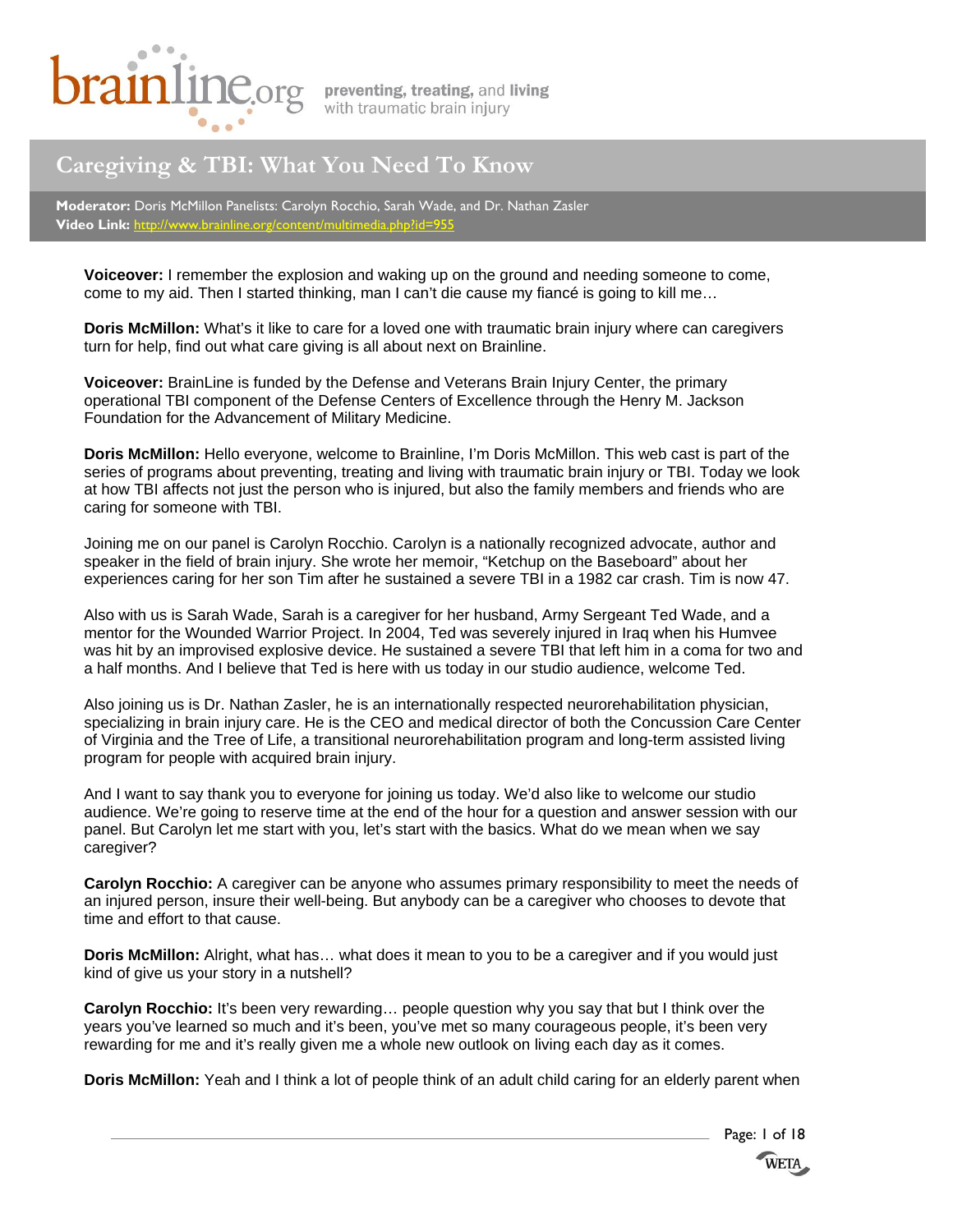

they think of caregiving. How is caregiving for someone with a TBI different?

**Carolyn Rocchio:** It's very different and having had some experience caring for my elderly mother, it was a very gradual descent… in which I assumed responsibility for some of the things that she needed. But it's one moment in time that your life changes forever with a brain injury. You have no prior experience and there's no preparation for managing a brain injury.

**Doris McMillon:** Now what happened with Tim?

**Carolyn Rocchio:**Tim was injured in an auto crash, he was a passenger… just three blocks from home. Little horseplay on the part of the driver, he was thrown out of the car, he ended up in the grass. He was in a coma for three months, 42 days on the critical list, had five major fractures, the entire skull was eggshell fractures.

He lacerated a right optic nerve so lost vision in one eye, multiple bodily injuries that weren't even addressed initially, tracheostomy, gastrostomy for nourishment. Later a ventricular peritoneal shunt to drain the excess fluid from the brain. But gradually at about three months he began to awaken and we transferred to an out-of-state rehabilitation facility where he began to progress.

At five months he uttered the first sound that he made and six months he was able to stand and support himself and then he walked at eight months. So we... it was a gradual recovery. Later he spent time in a rehab out in California where the goal was very different. It was to reach an optimal level of independence which unfortunately Tim is not independent but has wonderful skills that make him less dependent on me.

**Doris McMillon:** Right, if you would, give us a broader picture of who is sustaining brain injury and then who is caring for them?

**Carolyn Rocchio:** Well the CDC estimates there's 5.3 Americans current living… currently living with brain injury and then you add to that the number of military that are returning from theater and we have a huge population with a variety of needs, both physical, cognitive… the needs are just overwhelming. And those who have support systems wives, mothers generally do much better. Those unfortunately that don't have the support they need are going to end up in nursing homes… adult living facilities, unfortunately some in psychiatric facilities and the judicial system.

**Doris McMillon:** Okay well you've got your parents, your partners, your children, your siblings, who decides who gets to be the caregiver?

**Carolyn Rocchio:** Well I… I don't think it's a decision that… it has to be carefully made because it is a full-time commitment. I think usually it ends up mothers and wives, after all we're the nurturers.

**Doris McMillon:** Right, obviously every brain injury is unique, but what are some of the common features of taking care of someone with TBI?

**Carolyn Rocchio:** Well it's very different, as you say, it's very unique. I mean some require a great deal of physical assistance with bathing, toileting… all their activities of daily living, while others may regain their activity of daily living, but because of cognitive disabilities, require so much more effort to keep them safe, to keep them appropriate.

So the needs can… and also you can deal with both, the physical and the cognitive.

**Doris McMillon:** How does someone learn how to be a caregiver?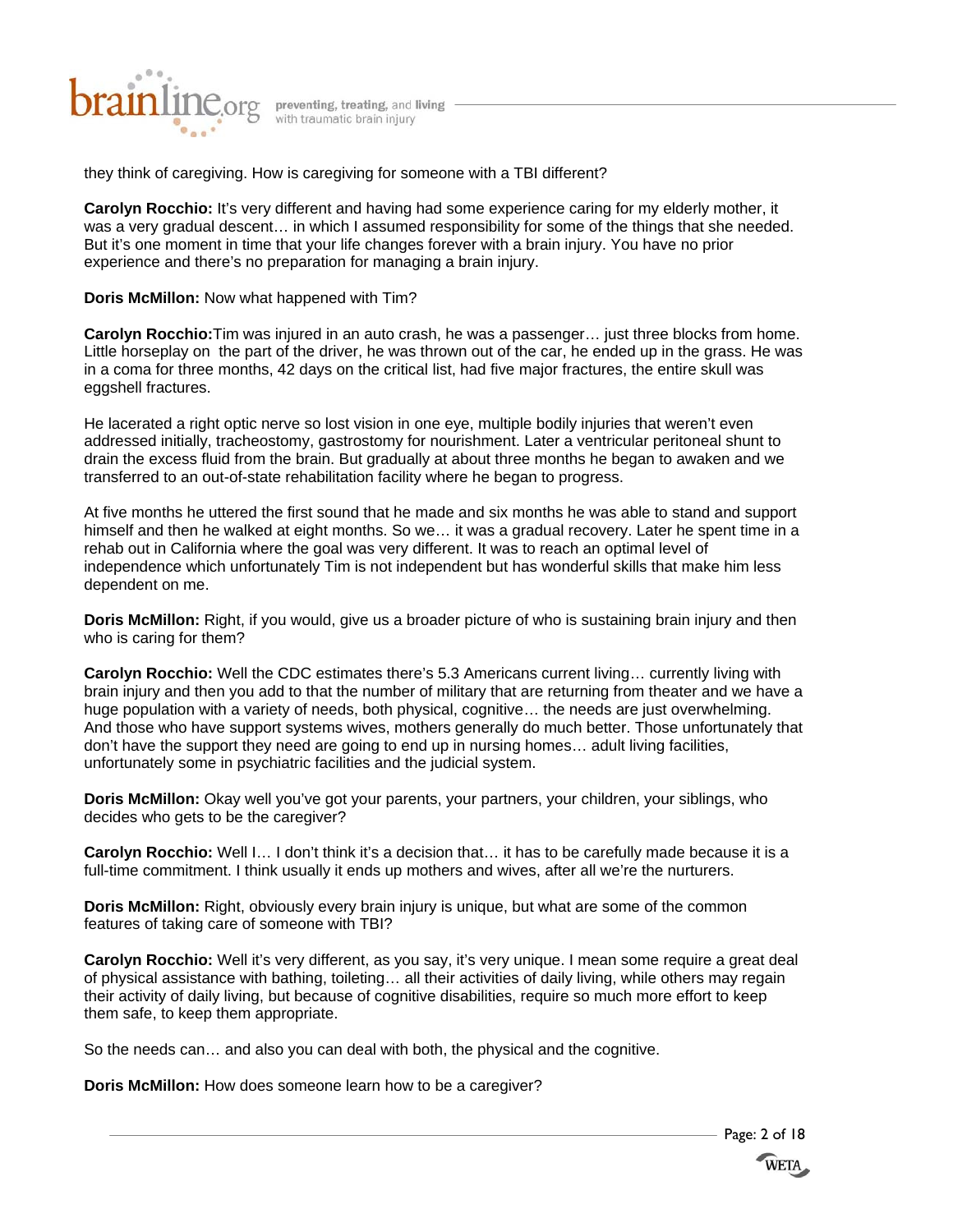

**Carolyn Rocchio:** It's on the job training… and it's a lot of common sense, you know it's not rocket science, but I think you must learn while you're in the setting, the medical and rehab settings. You got to ask questions and believe me the squeaking wheel gets the oil. You have to do your homework and the more you learn, the better equipped you are to do what needs to be done.

**Doris McMillon:** I guess those first few days and weeks when Tim had his accident were pretty overwhelming for you. What would be the most important initial step for a caregiver to take?

**Carolyn Rocchio:** Look at your insurance, look at the funding source because that's going to drive the whole boat and then when you first come home, you have another critical period because I think most people kind of enjoy a honeymoon period where you've been in hospitals for so long, you're so anxious to get home. Once you get home… you better be prepared because the honeymoon doesn't last long. You need a good structure in place, you need to have everything done before you get home and establish who's going to be in charge.

**Doris McMillon:** Now if your child has a TBI, how do you make sure that your other children get lost, I mean how did you handle that with Tim?

**Carolyn Rocchio:** Oh it wasn't really an issue in our family, Tim had an older brother and a sister that was still living at home and another sister that was in an out-of-state university. It waxes and wanes; my youngest daughter didn't deal, she wasn't ready to accept what happened to him. But ironically she lived with him in a condo for a period of time, so that changed dramatically. My older son who witnessed the accident and found his brother in the grass, simply just walked out of ICU one day and said he's never going to wakeup and I can't deal with this.

And it took him a long time to begin to accept. Now since my husband died 14 years ago, the two boys have worked together in a little business I've been able to keep, so you know, it changes. They adapt and they adjust.

**Doris McMillon:** Okay, after you look at the insurance, how else can you educate yourself, I mean right from the beginning, about your loved one's injuries?

**Carolyn Rocchio:** Well education is empowerment and if you have some power, you can get the things done you need to do. And I think everyone should resource the best they can, ask questions. There's a wealth of information on the internet, you just got to be careful about the credibility of some of it. A lot of printed material, the Brain Injury Association has expanded so dramatically from 1982 when there was so little available at the time, but education is the key.

**Doris McMillon:** Now what's the range of knowledge that a caregiver will need to develop, what the areas they need to look at?

**Carolyn Rocchio:** A little bit of everything. In addition to the medical aspect, the… financial, the legal, the psychological, it's an injury that affects every aspect of your life.

**Doris McMillon:** Let's talk about caregivers and how the should handle aggressive or other inappropriate social behavior from their loved one who sustained a TBI.

**Carolyn Rocchio:** You got to have strategies, but first, before you develop strategies, you need to know your particular family member's preserved abilities and their areas of deficit. If you know what they're capable of doing, you don't want to exceed their capabilities and result in a failure.

Page: 3 of 18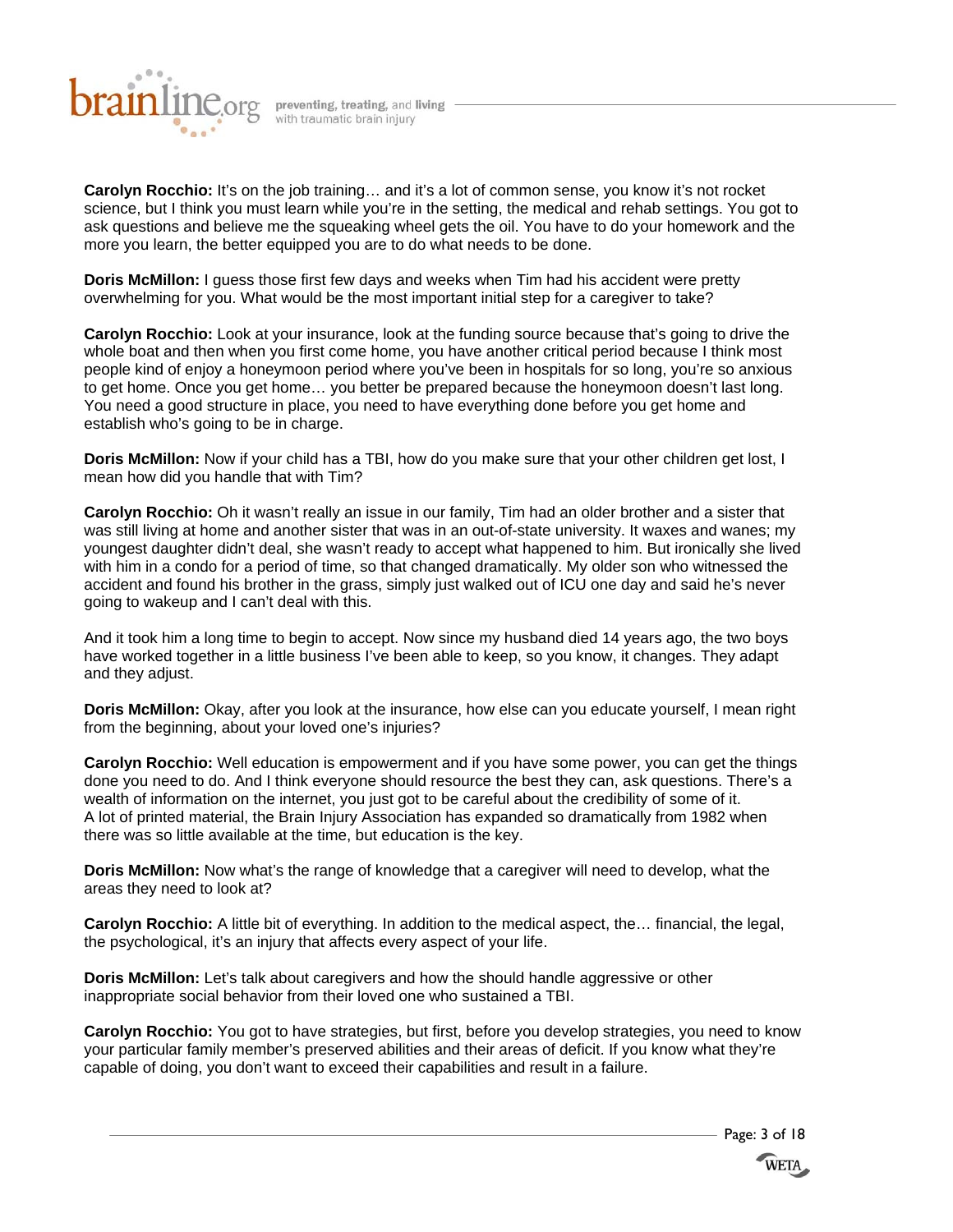

I have a lot of strategies that I use with Tim and he can be very inappropriate in social settings. We do a lot of rehearsal, role playing and because he went through a period which is not unusual, like three to five years post injury, when he became very unhappy with his life, his awareness had improved, he had more insight into his situation.

And he didn't like it and he often ran away and I ran with him always, about six feet behind him. But he wouldn't let me near him, he would get angry until he finally… the frustration level came down. But what I did about that is, he could walk independently in a very prescribed area.

If he got out of that area and was… because he has a wide bait cerebral gait and his slurred speech, I thought he might be accused of being on drugs or alcohol. So I did a story on a picture and I took it to a police station and I did in-services for the three shifts of police.

In other words, you know, you want your children to be friends with the police.

# **Doris McMillon:** Right.

**Carolyn Rocchio:** And if they ever saw him out of the area he could walk, they would stop and say, hey Tim, you want a ride home because if they had stopped him and accused him of drugs or alcohol, he would have become confrontational. So a lot of strategies, we have hand signals that help redirect him if I see he's becoming inappropriate.

Aggression, we've been through that too and you get through these things.

**Doris McMillon:** Right and you've been very strategic.

**Carolyn Rocchio:** Well, very structured household, everything is… is structured, all meals are at set times and we have some flexibility, but we're very structured and he cannot initiate so it helps him with that kind of structure.

**Doris McMillon:** Okay, thanks so much Carolyn. Dr. Zasler, let me turn to you. What kind of correlation is there between the quality of care that a person TBI receives from family and friends and that person's long-term outcome?

**Dr. Nathan Zasler:** Well again, I think it depends on the patient as we've discussed in prior to coming on the air. There's a great difference and across patients and a great heterogeneity in brain injury itself. So you can have people who able to walk independently, but have cognitive impairments as Carolyn was saying, who may have visual impairments or judgment impairments.

And other people who are fully dependent for care, but cognitively quite with it. So there is quite a range and those are just two examples at the extremes of the spectrum. So I think that as a general answer, my response would be that the more support one gets, whether it's from family, significant others, or even caretakers, regardless of whether it's facility-based, home-based, wherever, I think the better in general people do if it's positive support.

Obviously if you have people there who are living with you who aren't really involved with your life, who aren't really encouraging you to remain motivated, to remain hopeful, I think that's not a positive even if you're living with family. So family as caretakers, regardless of location, who can provide those kind of positive supports, generally what I've found over the 20 plus years I've been doing this, is that only serves as a plus in terms of getting people further faster and maintaining gains that are made during the rehabilitation process.

Page: 4 of 18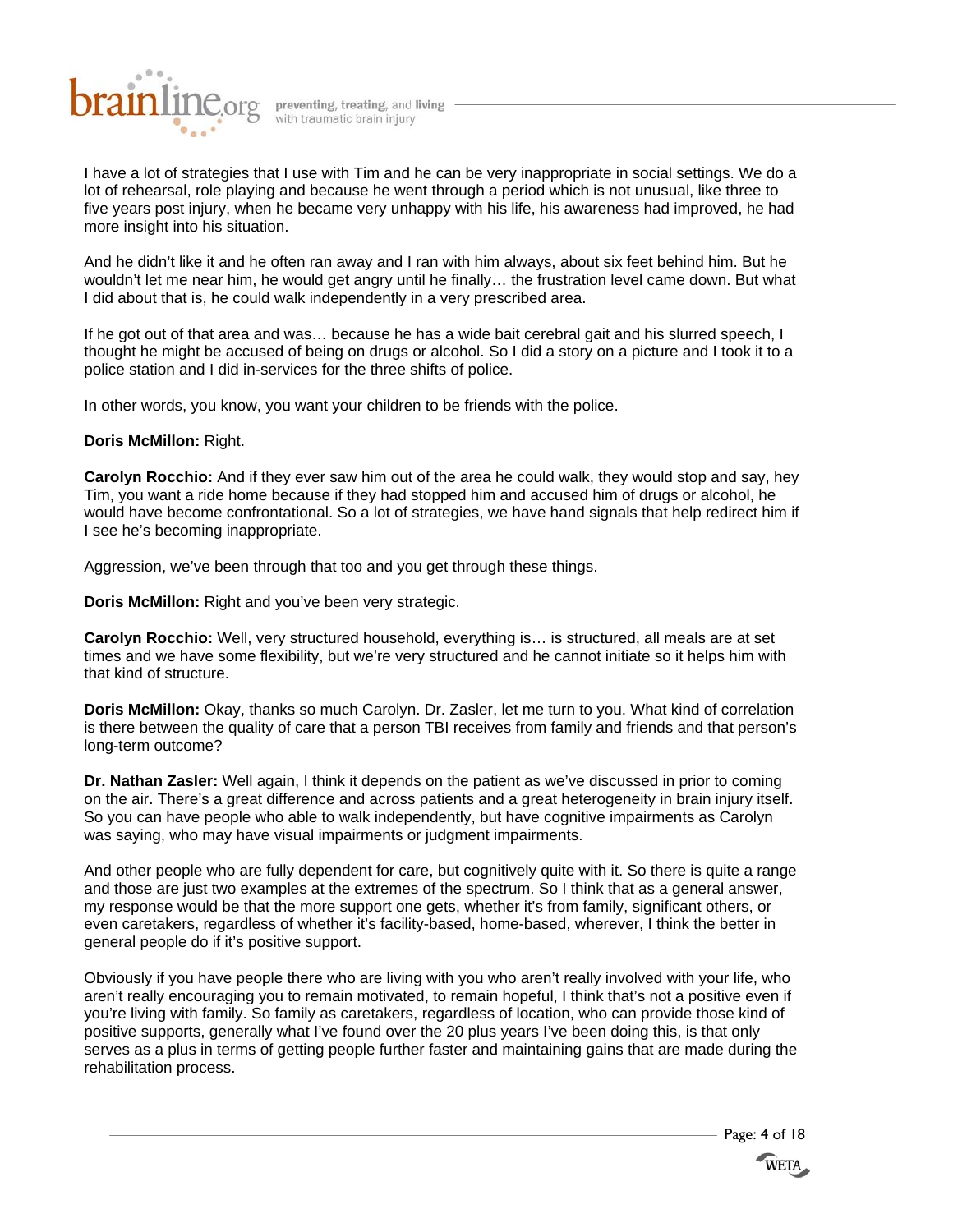

**Doris McMillon:** Okay, Sarah let me turn to you, I can imagine that this could be motivating, knowing that what you do has impact or does it feel like to much pressure for some people?

**Sarah Wade:** I think sometimes it can be too much pressure, I think being a caregiver is a lot of pressure, knowing that someone's well-being is riding on your shoulders. I think probably what's more difficult is that sometimes helping others or being an advocate is a luxury because people are so bogged down taking care of their loved one, they don't have time for that sort of thing.

**Doris McMillon:** Okay, well I want to say thank you to everyone and we're going to be hearing more. What we're going to do now is take a look at a critical connection for anyone dealing with TBI. This clip comes from Understanding Traumatic Brain Injury, it's a video produced by the Defense and Veterans Brain Injury Center. It shows the powerful impact that a mentor can have.

# **[Video]**

**Voiceover:** TBI awareness and education are key factors to a successful recovery and have proven to diminish symptoms and anxiety for patients. Often the best advice comes from someone who's been there.

**Lt. Col. Tim Maxwell:** I do remember walking, I was in that tent. Did I tell you I was in that tent? I remember walking out into the impact area.

**Lt. Col. Tim Maxwell:** I tried to talk to youngsters sort of different level, I'm not a psychiatrist, I'm not a chaplain, I don't talk about… anything except I tell them about my frustration.

**Voiceover:** Marine lieutenant colonel Tim Maxwell knows about the trials of injury and healing. Almost a year and a half ago, he sustained a penetrating brain injury while stationed in Iraq.

**Lt. Col. Tim Maxwell:** We Marines and most sailors, soldiers, airmen, not something you want to complain much about, being wounded, particularly when friends of yours are killed or you've seen multiple guys who were wounded way worse then you.

**Voiceover:** Still on active duty, Maxwell now spends much of his time visited wounded at military hospitals like Bethesda and McGuire Veterans Medical Center in Richmond where he spent much of his early recovery.

**Michael Yochelson, MD LCDR:** Helping patients and families to understand what is ahead of them, I think is probably one of the best things that we can do for them.

**Voiceover:** As a career Marine and officer, used to leading others, Maxwell now struggles with his new limitations.

**Lt. Col. Tim Maxwell:** You never get 100 percent normal and it's very difficult, people have a very hard time notifying that there's anything wrong with me. So… I go to McDonald's and I want to order a cheeseburger, I can't remember the name cheeseburger and I… the other day literally I could not remember, I say French fries.

**Shannon Maxwell:** He has high expectations for himself and others and… that's been a big frustration because he's not… he doesn't feel like he's the Marine that he was, although I see it everyday when he goes and he talks to a younger Marine who's wounded, whether it's a brain injury or a missing leg, he's able to connect with that person and motivate them and lead them.

Page: 5 of 18

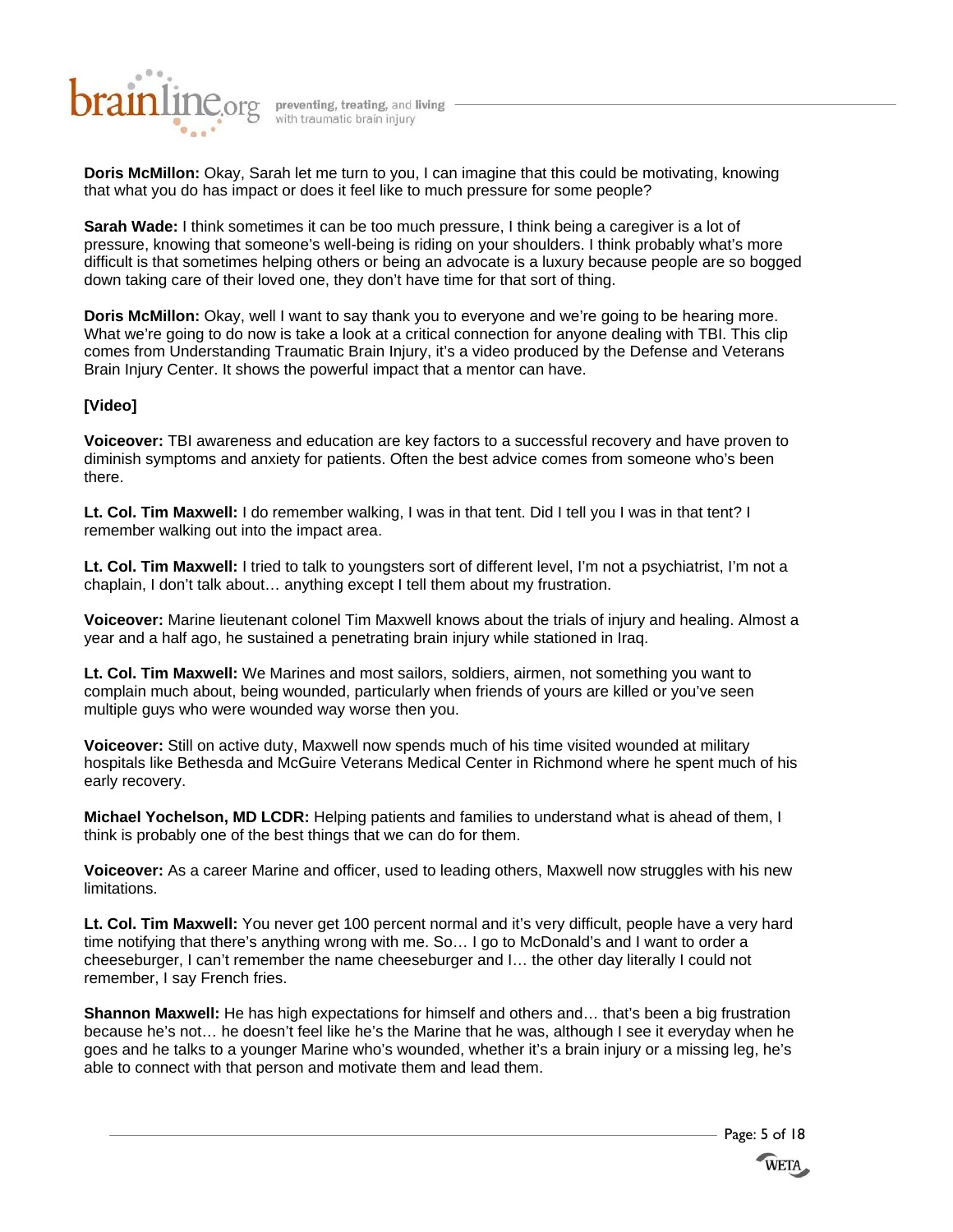

**Melissa Shaylor:** It really helped to meet Colonel Maxwell who was an inspiration for us. To see that they've went through this actual… trauma and they're returning more to a normal life. It gave me hope, it was… it was something that was really needed.

Not every day's easy, we just take it one day at a time until then, you know, just wakeup smiling everyday, lucky that we have another day together.

# **[Studio]**

**Doris McMillon:** Well Dr. Zasler… you've got nearly 25 years of experience in the field and you're currently the chair person of the International Brain Injury Association. From your perspective, what role can a mentor play in helping caregivers?

**Dr. Nathan Zasler:** I think mentors can play a very valuable role, again I think we need to distinguish between a peer mentor and a professional mentor. Certainly in most contexts where peer mentorship is present, there's a training process, so you don't just go in, naïve to the process, and expect somebody to be able an effective mentor.

But generally in the context of an acute care setting where someone's just injured, I think peer mentors can play a very valuable role in decreasing anxiety, educating families and loved ones, significant others, about the process, some of the things Carolyn spoke to earlier.

So I think that can be a very positive phenomenon in their early setting. As you move along through the continuum, there are different issues that people face and peer mentorship can continue to be helpful in terms of guiding people through those different points in the continuum because there are different challenges along each of those points, including over the long haul, once people are hopefully back in community and trying to reintegrate within their own communities.

I think professional mentorship really is a separate kind of issue and deals with more education about medical phenomena such as prognosis, what the medical process involved in caring for a patient who is the loved on in question might be and that will be different depending on the injury and the… specifics of that injury. But typically in most of the settings I've been in, that's typically a nurse-educator who provides that kind of professional mentorship.

**Doris McMillon:**Okay, let's more about the medical team, how should caregivers approach the relationship with the doctors?

**Dr. Nathan Zasler:** I think this is a very important question because over the years, I certainly and other physicians, certainly get the sense that often families feel like physicians are omnipotent and omniscient and that we have all the answers. And the reality is that we don't.

And I think it's important for people to realize that there is a knowledge that we do have, but there are limits to that knowledge and that includes our ability to say whether someone's going to live or die, at a very basic level, to what someone's outcome is going to be after a significant brain insult.

I think it's very important for people to know that they can ask questions and physicians should be accountable to the care of their patient by making themselves available to answer questions. And when you have physicians who don't do that, I think they're not standing up to their accountability, given their role as a healthcare professional.

**Doris McMillon:** So let's, if you would, tell us about the holistic approach that you take and then how a doctor like you would interact with caregivers.

Page: 6 of 18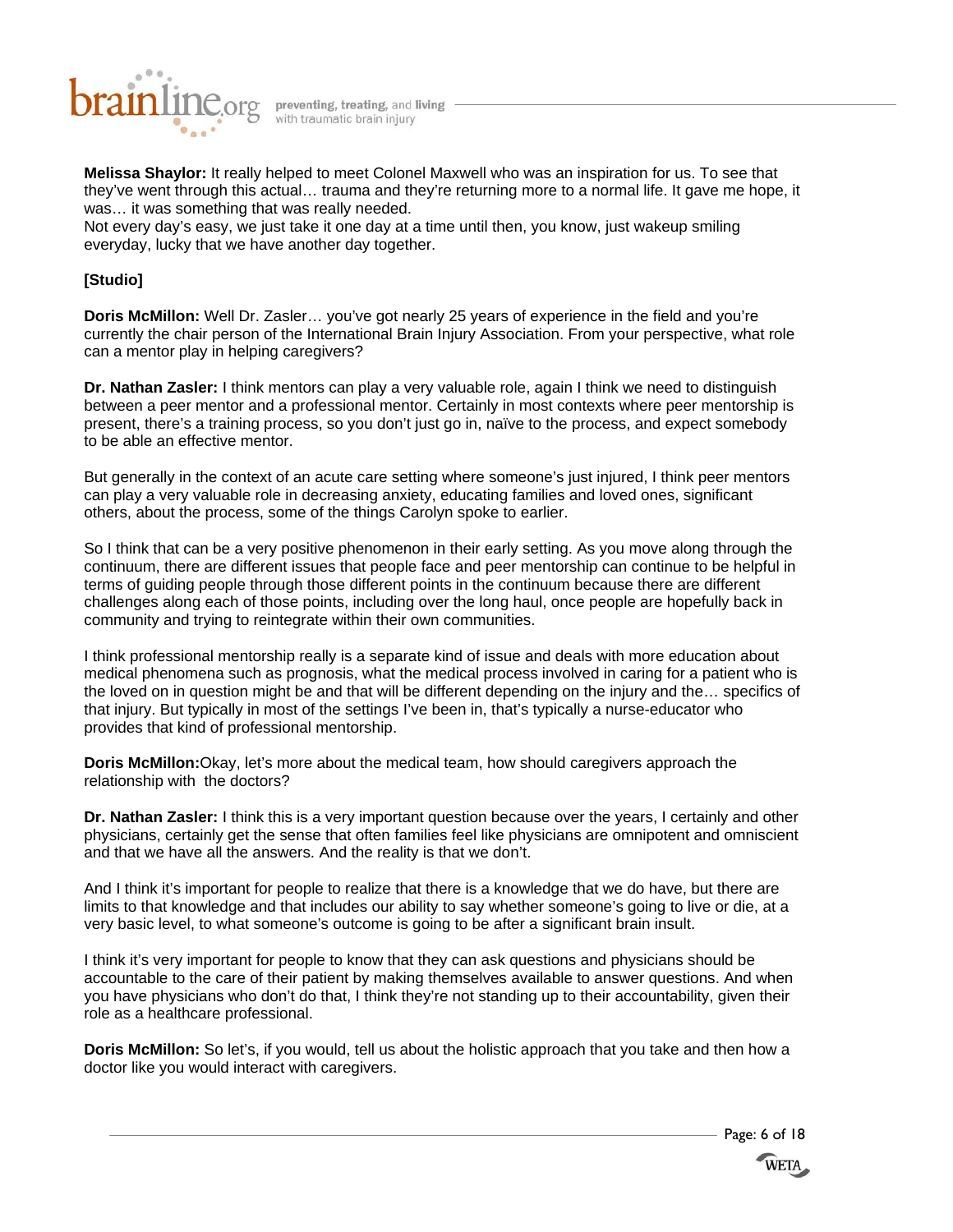

**Dr. Nathan Zasler:** Sure, my background is in physical medicine and rehabilitation. Philosophically I think the… basic tenet of that subspecialty is really looking at a person holistically as a whole person, understanding that brain injury affects various aspects of function and approaching care for more, of what we term, now to sound trite, a bio-psycho-social approach, understanding the biological implications of the injury, the psychological and the social, is important.

And… in order to do that, one really needs to one, take time in order to get that information, understand that one is not just there to prescribe medications or therapies, but really be… an asset to the patient by looking at all those components that really are important in reintegrating people into the community and their family.

**Doris McMillon:** Now what are the biggest challenges that you see that doctors and caregivers face… trying to work together?

**Dr. Nathan Zasler:** How long do we have?

**Doris McMillon:** Not that long.

**Dr. Nathan Zasler:** I… I think that as a short answer to a complex question, the biggest issue is that with severe injuries… like many that we see and deal with on a daily basis, there are often multiple physicians and healthcare professionals involved. And oftentimes that kind of divergent care isn't particularly productive and in the best interests of patients because you have multiple physicians prescribing therapies, medications, making recommendations, giving opinions.

And that often leads to disparate information and recommendations being provided. So as much there can be convergent care and if it is divergent, communication between the different treating healthcare professionals, I think that optimizes the quality of care being given as well as decreases the level of potential risk for complications, confusion and… anxiety on the part of the caretakers and the patient.

**Doris McMillon:** How would you suggest that caregivers deal with the medical staff who may not be as willing to answer questions and explain things?

**Dr. Nathan Zasler:** Well that's again a challenging question, I think one needs to go to resources that are responsive so if someone that you talk to isn't giving you the answers you think you deserve, you need to go higher up the ladder 'til you get those answers and not stop 'til you have the answer that you want.

So I think part of it is an issue of the degree of persistence and advocacy that the family member can muster and not just settling for we don't know or I'll talk to you later.

**Doris McMillon:** Exactly… I think one other point of contention between care givers and doctors is that word hope, talk to us about hope.

**Dr. Nathan Zasler:** Sure… it's always been big on my list of important things. I think that… how one approaches care as a physician is important and the degree to which one can continue to inject hope in the context of comments about prognosis, progress is very important because once you remove hope and say, he'll never walk again or he'll never talk again.

One, we don't have the knowledge to be that dogmatic about prognostic opinions. Two, when you do that, you take away a large degree, not just of hope but of motivation. And I think both hope and motivation are very important in the context of expecting continued ongoing progress.

Page: 7 of 18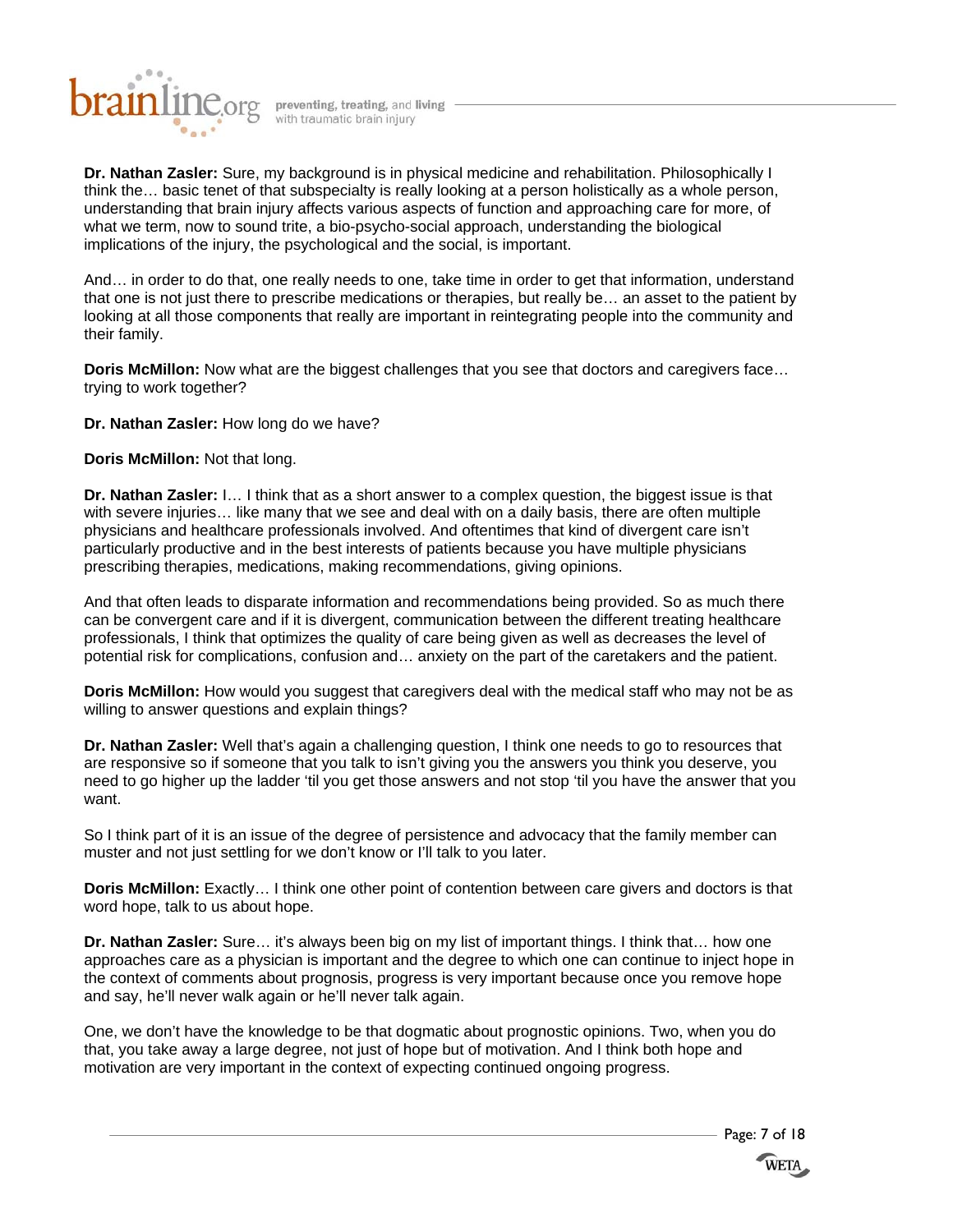

And I think the patients that I've seen do best over the years are those who have maintained optimistic but realistic attitude about their injury and their potential for improvement as well as families who have continued to maintain an optimistic view. And that helps maintains motivation in the injured person.

**Doris McMillon:** Okay, let's talk about depression. I think for people with TBI as well as the caregivers, it's seems like a… a very natural, a very common response to a time when everything is changing. How do you counsel families on dealing with depression?

**Dr. Nathan Zasler:** Well as you said, I think it is a common phenomena, there are different types of depression, certainly in response to seeing a loved one injured catastrophically, reactive depression in caretakers is common and it can be more acute or it could be longer term after they realized that someone's not improving the way they thought they would and… the message sort of hits home, as been mentioned earlier, then you may see that even several years after the injury in a caretaker.

Within the population of patients who get brain injured, depression is probably most common in the first year to two post injury on an organic or brain injury basis and ultimately it needs to be recognized by the people taking care of that patient and addressed through not just medications but also non-medication interventions such as psychotherapy which has been shown to also be effective even in people with brain injury.

**Doris McMillon:** Now one of the caregivers key roles is to assess the medical care that their loved one is receiving, so how does a caregiver know when it's time to search for a new doctor or a new team?

**Dr. Nathan Zasler:** No easy answer to that one, you're asking me good questions. I think that certainly one should feel free to look for other opinions and get other opinions. Many physicians have a problem with patients requesting second opinions, but I think you have a right to do that as a caregiver, as a patient.

And all too often physicians take that as a slap in the face to their own opinion, but I think ultimately we as physicians need to facilitate those kinds of requests not in anyway inhibit them. I think that we need to encourage people to educate themselves and some of the resources have been mentioned already.

So if you see things about new treatments for… for example vision loss or perceptual impairments, you need to broach those kinds of questions to the treater and if the treater's not aware of that intervention, they need to refer you to places where you can get information about that treatment.

**Doris McMillon:** Okay, Dr. Zasler, thank you. Sarah, let me come back to you. Ted had an incredibly complicated medical situation, which included amputation along with its severe TBI. So what strategies worked for you best in trying to sort through that medical maze?

**Sarah Wade:** It's still incredibly complicated. I think currently Ted has roughly 15 people involved in his care right now. I think the most important thing for me to admit was that there weren't enough hours in the day for him to do everything everyone prescribed and again I think this is what Dr. Zasler was talking about, that it's really important to get teams to work together and talk to one another.

Each individual involved in Ted's case seems to think their area is the most important.

# **Doris McMillon:** Of course.

**Sarah Wade:** And that's not necessarily always the situation. Finding a good physician if you can, a good physiatrist to take the lead and prioritize is every important. And sometimes it means just keeping a laundry list of what needs to be dealt with and deciding in each phase of recovery, what is more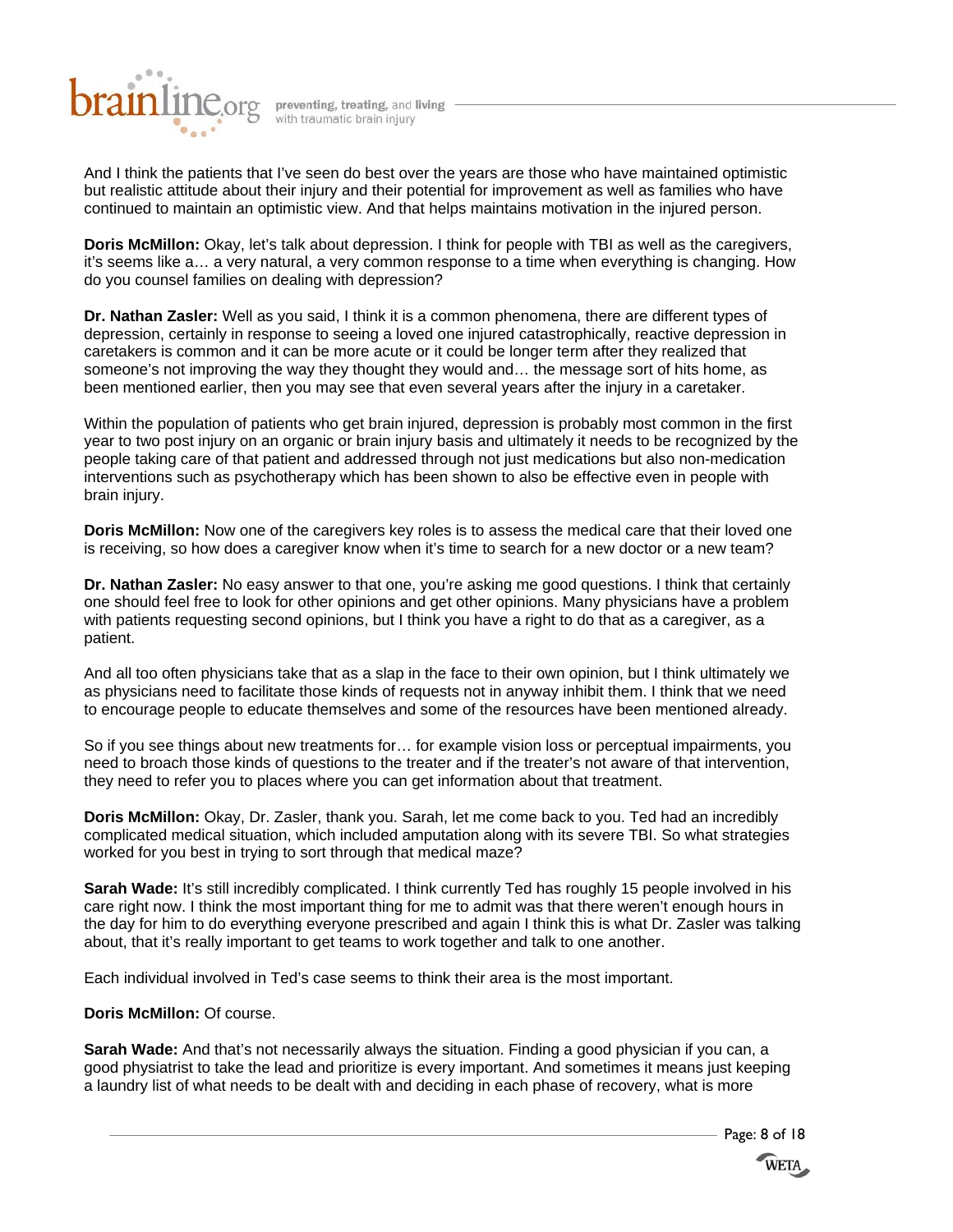

important and what can take the back burner for awhile and come back around to those things.

**Doris McMillon:** Okay, Carolyn let me come back to you. What can caregivers do to help their loved ones' doctors do a better job?

**Carolyn Rocchio:** You have to be a very good informant. A lot of people don't like to discuss some of the issues they're dealing with that maybe in areas of inappropriate behavior, things like that when you need to be very honest with your physicians.

**Doris McMillon:** Alright, well I want to say thank you all and we're going to move on. For caregivers, rehabilitation is the path to having their loved one re-enter the community. I want to talk about strategies for re-integration in just a moment, but first let me introduce you to Arlene and Alan.

This next clip was produced by the University of Washington TV and we want to say thanks to the University of Washington's Living with TBI Program, we're able to see a bit of what it's like to care for someone who's living with a traumatic brain injury. Let's take a look.

**[Video]** 

**Arlene House:** How many?

**Allen House:** Nine biscuits.

**Arlene House:** Nine biscuits, okay. So I'll get the milk out.

**Voiceover:** The success of treatment depends a great deal on the individual and of course on the nature of the injury. Another important factor is support from friends and family.

**Mary Pepping, PhD:** Coping with this kind of injury is one of the toughest things any person could ever be asked to do because they're really coping with an alteration in such basic components of who they are as a person that it creates a… a huge challenge to their identity, as a human being, and their sense of meaning and value. It can challenge all of their roles within a family and in the community and in a workplace.

**Allen House:** Place on a surface, generally sprinkle with Bisquick…

**Arlene House:** Okay, so I've got the board over there for you.

**Voiceover:** It's been four years since Alan House crashed his motorcycle, his helmet saved his life but it didn't entirely prevent brain injury.

**Allen House:** Short term memory comes and goes and… when it goes, something else fills it up and then it goes. And it's hard to recall… what was there before. And she has been very good in keeping me on track to do different things… she… uses a computer to print out a list from our calendar that today is Tuesday and at 10 o'clock you… walk the pups.

At 11 o'clock and on, when you eat lunch and take a rest and… so that gives me an idea of what… what her expectations are or what's on the schedule for the day and… sometimes I stick to pretty close to that and sometimes I don't.

**Voiceover:** Alan always remembers that he's loves his wife Arlene and they both love their pets. The strong bond they share has made it possible to work through the changes in Alan and in their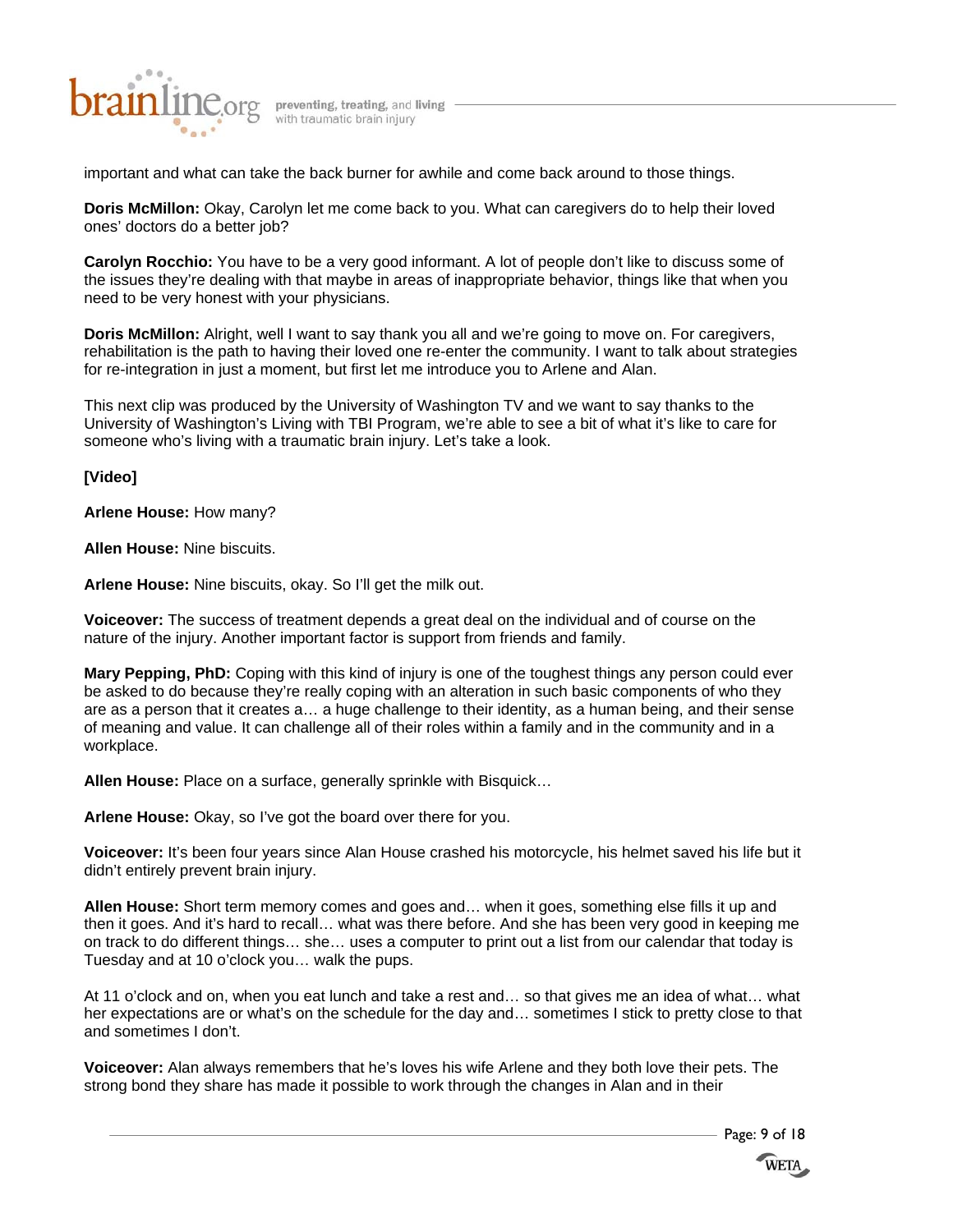

# relationship.

**Allen House:** I was depressed because of the accident and how it had affected me and… I didn't want to be a burden. I know that I made her feel bad a lot and I found that the worst thing that I could do was say that I wish I was dead because she didn't like that. But it was a real thought that crossed my mind because… I didn't feel good about myself at all.

**Arlene House:** He certainly has gotten better… but it's been… you know, it hasn't been all sweetness and light, it's been tough. But I think that for me personally, it's been… a journey that… you know I certainly didn't ask for, but we've done it together.

**Mary Pepping, PhD:** It's one of the most daunting things to say to someone, you know, you've... you've had all these injuries, physical and cognitive and behavioral, and now you get to try to tackle the toughest set of symptoms you've ever had with a compromise in your intellect or your memory or your attention or your endurance or your speed. But we still want you to try to get it fixed and we want you to take a productive place back in society and not be overwhelmed by what's happened to you.

**Kathleen Bell, PhD:** People may seem to have problems with get up and go. They… have difficulty with initiating activities so that they look lazy and it's not that they're lazy, it's that the brain is not giving them that impetus to do what needs to be done. They can tell you what they have to do, but getting to do it is a whole 'nother story.

**Arlene House:** While you're doing that, I'm going to… see that the soup is cooking.

#### **Allen House:** Okay.

**Voiceover:** As Alan relearns the tasks of everyday living, there can be frustrating moments.

**Allen House:** I think I usually cope by, you know, banging my head against it or getting into it more to… see if I can figure it out and... sometimes I can and sometimes I... I think well I guess I'll... try that later or…

**Arlene House:** Well sometimes yeah, you just walk away from it. We do a time out and you just kind of… walk away from it for awhile.

**Allen House:** And sometimes I get tired of walking.

**Arlene House:** Yeah. But I can usually tell and I'll come in and distract him.

**Myron Goldberg, PhD:** For the family member, my main message to them in the course of recovery is… patience, is patience. Recovery from traumatic brain injury takes time and takes treatment, but oftentimes time.

**Kathleen Bell, PhD:** Sometimes the families kind of take it on the chin because all of the frustration and the maybe anger or disappointment that people have is sometimes directed at the people that they feel safest with, which are their family members. And it's important for families I think to… to understand this, to… remember that… a family's job is to provide and support and to help someone get professional help, but not to do it all by themselves. They… they can't carry the whole world on their shoulders, they have to get help.

**Arlene House:** This is the timer right there.

Page: 10 of 18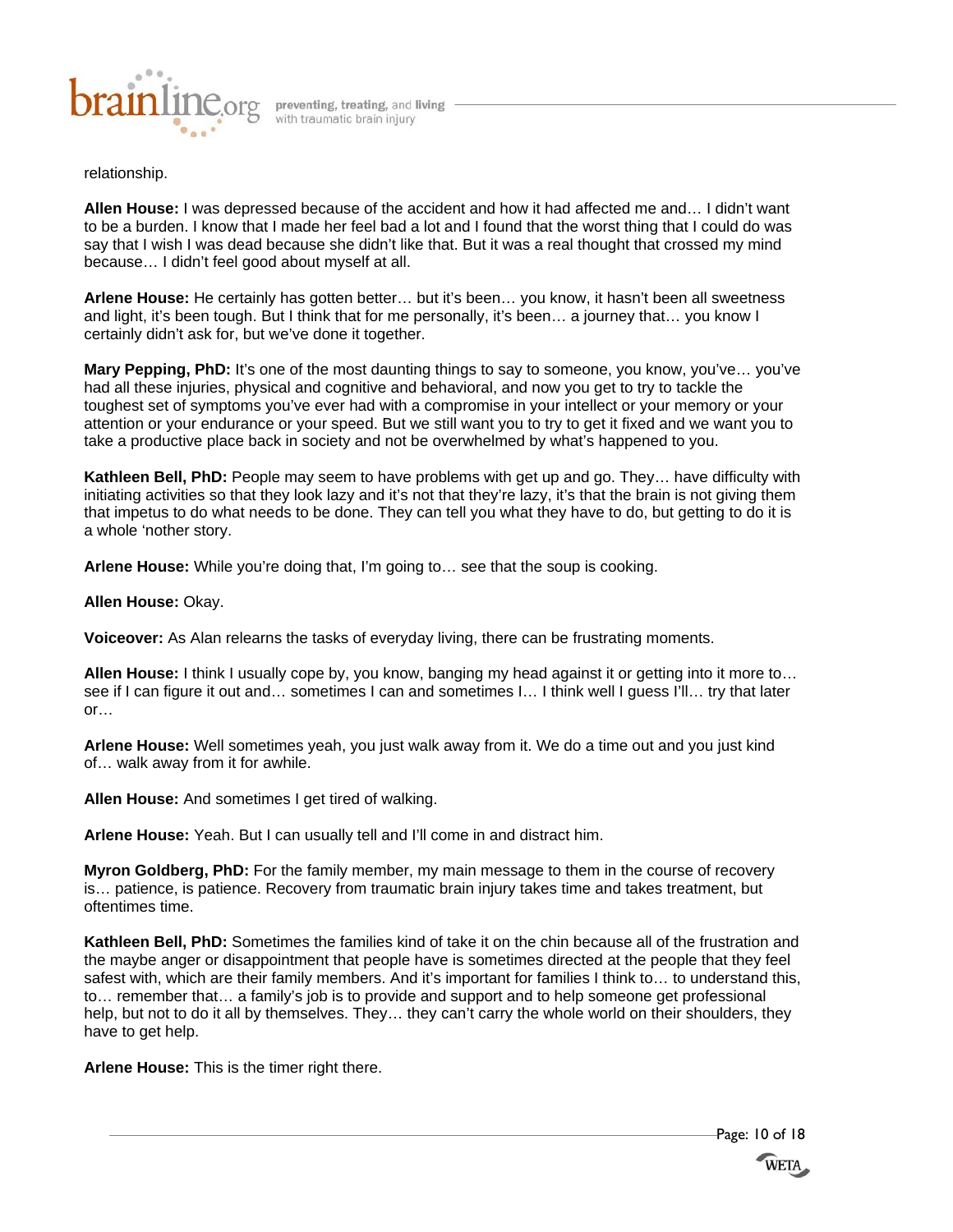

# **Allen House:** What's that say, eight minutes?

**Arlene House:** Yeah.

**Arlene House:** Ask for help, ask people, ask your friends because if you're not taking care of yourself, you're not going to be able to take care of your survivor, you're… you're loved one.

**Kathleen Bell, PhD:** Recovery is possible and I think that's important for everybody to know, that as hard as it is… people get better, people get a lot better and life doesn't stop after a brain injury.

**Arlene House:** Join a group when you're ready, you have to be ready to do that. Join a survivor group… or a support group rather to… to have other people to talk to. You have to talk to other people.

**Allen House:** To be exposed to other people and to learn about their injury… and be able to compare it to other people, I mean… I think that's… been very help to me.

# **[Studio]**

**Doris McMillon:** Sarah, Ted's a clear example of life not stopping after a TBI. Tell us about the mentor that you and Ted found.

**Sarah Wade:** Ted, I know this going to sound strange, but in a lot of ways Ted was very fortunate to have lost an arm, to be an amputee. When he was at Walter Reed, there was already a program in place for peer mentoring for amputees and Ted was very fortunate to find a man, Jim Mayer, who's known as the milkshake man at Walter Reed, who became his mentor as an amputee and since has branched out to other types of injuries.

But Jim was someone who was severely injured in Vietnam who's been very successful throughout life. And… he kind of showed us that there was, could be light at the end of the tunnel and has really helped Ted and I both understand that it's… it's okay to go through your ups and downs, that that's natural and still be able to succeed.

**Doris McMillon:** Okay, so we'll have a sense of just how far he's come, tell us briefly what happened to Ted in 2004 and then what his life was like the first year after his injuries?

**Sarah Wade:** How do I be brief about this? Ted… when he first got injured, he was… he was taken to Germany and was not expected to live. I was given the option to withdraw care, his dad and I were given that decision. And one of his friends in Iraq was pulled off of a patrol and was going to come to Germany to escort his body home to the States.

Ted… took a very good turn and improved, he was in a coma for a couple months… probably about two and a half months and was in the hospital for I think 10 months consecutively, so the first year for Ted was a lot of what Carolyn was talking about, learning how to talk again, learning how to walk again, learning how to get dressed.

And later on getting a little closer to maybe learning how to manage himself again. As Ted has described it, it was a lot like being born all over again, except it was an accelerated childhood, that all the things he had learned in the first years of his life, he had to relearn again.

**Doris McMillon:** What are the biggest challenges for caregivers when their loved ones first come home?

Page: 11 of 18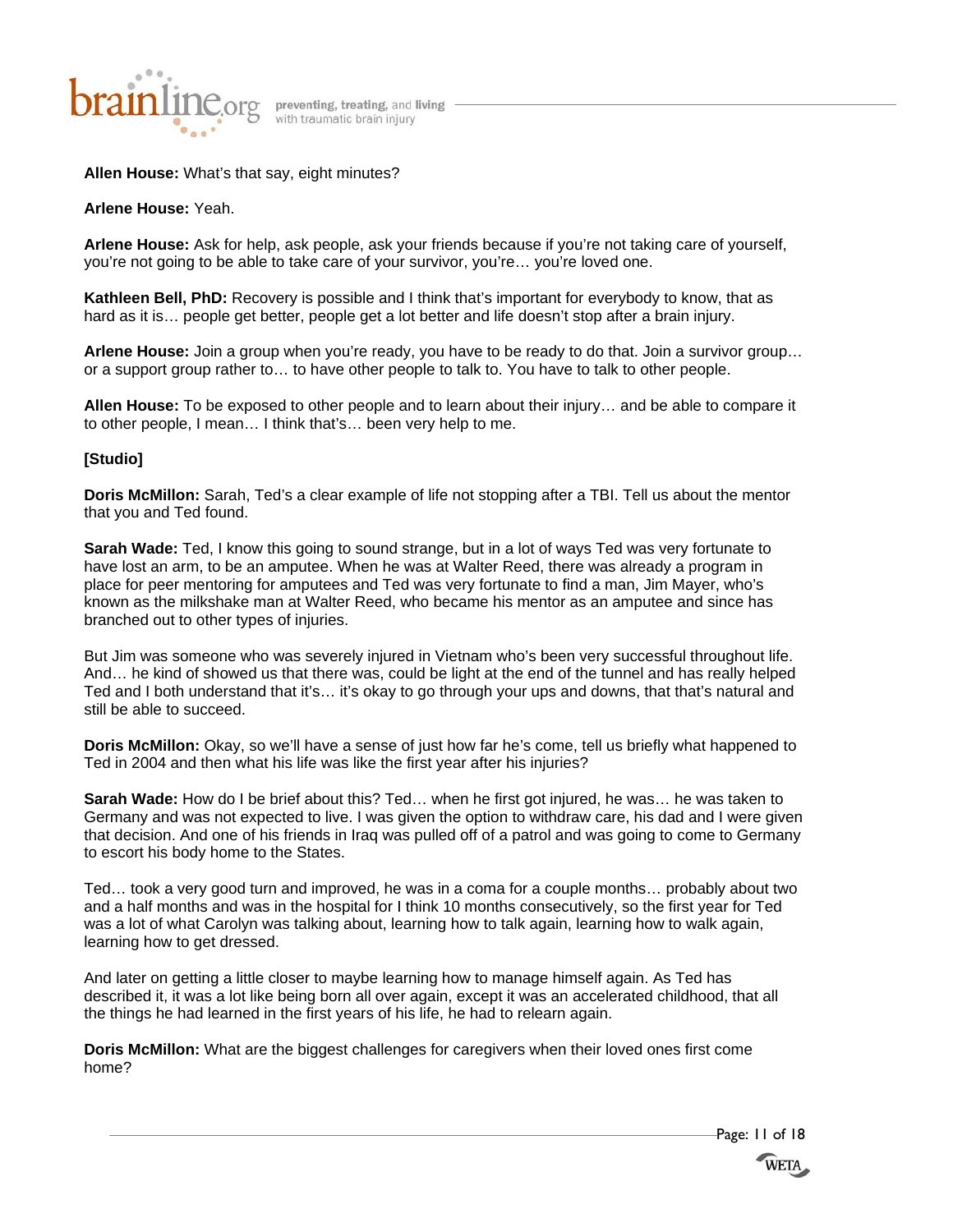

**Sarah Wade:** Not having the support of others accessible all the time. There is a great comfort being in a hospital, I know that sounds strange, but… knowing that everything wasn't riding on my shoulders. I think the hardest challenge when you first come home is knowing that… how much is riding on you and that there aren't other members of a staff around to call on.

**Doris McMillon:** Ted has a life coach, how's that person helping him and in turn, how does it help you?

**Sarah Wade:** Ted was very fortunate at the private practice he goes to now to… come across someone who… she's… she's a life coach, she's a case manager… she's really helped him to troubleshoot everyday problems he runs into and honestly some of that was and is still, breaking the rule of Ted being the patient and me being the caregiver and really learning how to be a husband and wife again.

And… it's nice for someone else to be able to give Ted advice… and in turn it's helped me because it can be something little like Ted hopping in the car one day and said me saying that we need to go to the grocery store cause we need something to eat and him saying, hey, honey you want to go out to dinner?

It's… it's helped me to… I guess get that role back of being a wife and just not just a caregiver.

**Doris McMillon:** Right… Ted's got a part-time job coming up this fall, he's going to start this fall, tell us about that.

**Sarah Wade:** I think actually he's going in next Tuesday. Ted is going to be working at a… market, a little market in our neighborhood. One of the rehabilitation counselors that he works with at the private practice where he does his brain injury rehabilitation will be going along as a job coach. But what I think what's important about that is that really what Ted needs in terms of assistance to perform a job is more how to learn… I guess to adjust to memory issues, learning how to communicate with an employer.

**Doris McMillon:** How important is it for Ted and then other people with TBI to be able to get back into the community, back into the workforce and how important is it for the caregivers?

**Sarah Wade:** It's very important for a caregiver because a lot of times we're very isolated… and we ourselves can be homebound because of our family member. It's important for someone with a TBI to get back out into the community that's where you learn socially appropriate behaviors.

That's how you learn age appropriate behaviors is by interacting with people. Sometimes though the supports aren't in place for someone to be able to do that. If, like Carolyn was talking about, sometimes if you need someone to supervise you for safety and you don't always have those resources, it makes it very challenging to be able to go out and live again.

**Doris McMillon:** What are some of the other challenges that are… of returning to the community and to the workforce… that are faced by members of the military who sustain TBI?

**Sarah Wade:** I think one of the things that's different about… someone in the military… with a brain injury is that… they a lot of times joined the military during the early days of their adult life. And their adult life has been spent in a different community, in a different culture.

Even down to where you lived, was where you were assigned, not necessarily where home might… might be. So I think what's different sometimes with people in the military is that we're actually talking about reintegration, we're talking about integration. They're having to, while learning to negotiate this injury, also having to learn to negotiate a culture that they're not used to and maybe a community that's not theirs.

Page: 12 of 18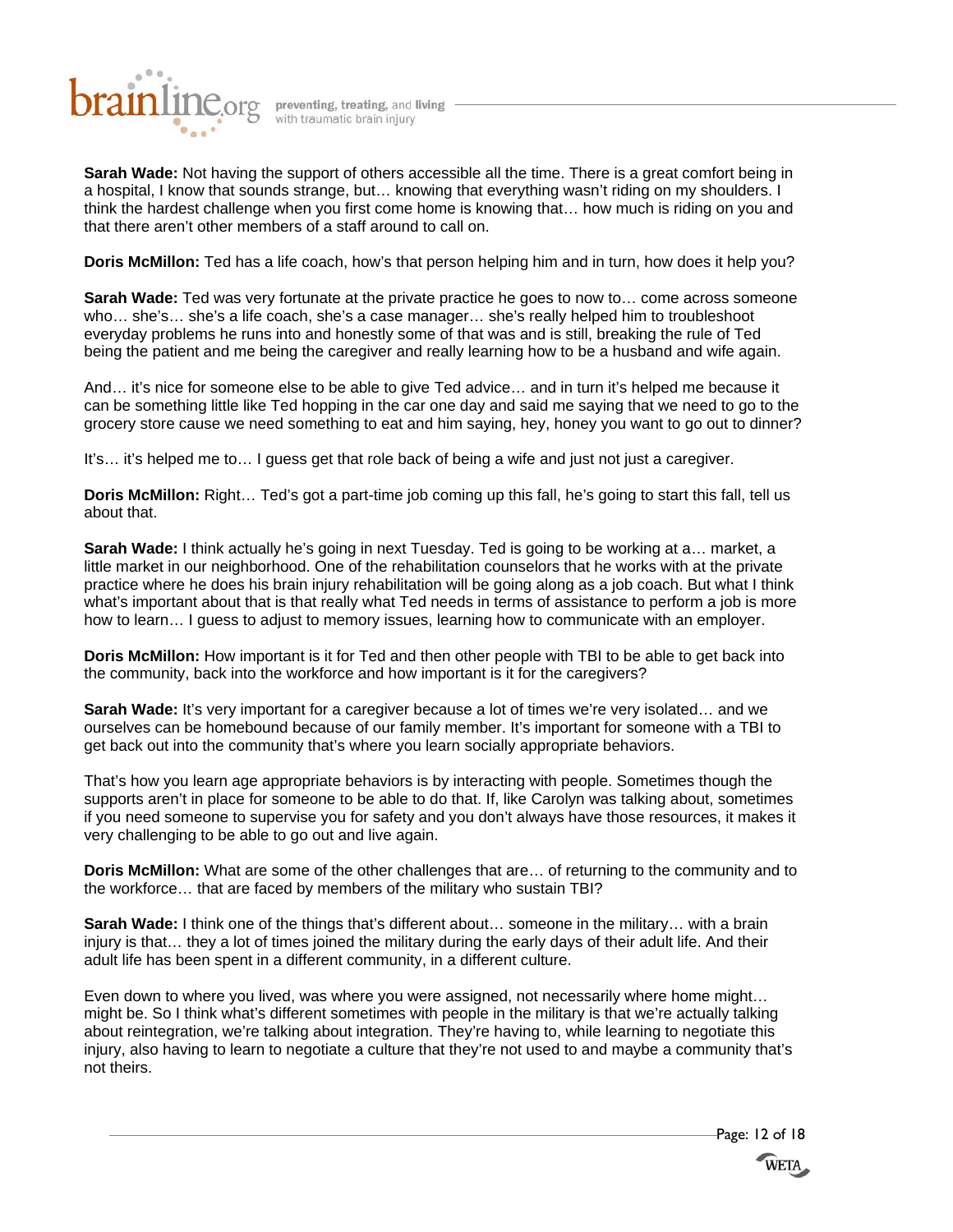

**Doris McMillon:** For caregivers who want to support their loved ones in returning to work, what are some of the steps they need to take?

**Sarah Wade:** That is going to be a very case-by-case basis, for us, it was identifying when is the right time to do that. I'm still not sure of the answer to that question. But also finding somebody who understands brain injury, there are a lot of people out there that can do vocational rehabilitation with someone with a physical, well I guess brain injury is a physical injury, but physical impairments.

Because a lot of times that's using an assisted device… maybe different computer equipment or an employer making accommodations for that individual. But finding someone who understands brain injury, that's… that's got to be the first challenge.

**Doris McMillon:** Alright, let's talk about returning to work… a structured environment is one thing, but how can a caregiver make it easier for a person with TBI to return to unstructured environments, like your social circles?

**Sarah Wade:** For us, it was a matter of… finding somebody else to support Ted, to give Ted a community support other then myself. A lot of times when a family member is the person that helps an individual do that, Carolyn was talking about this, it creates conflict.

There's a different dynamic between a mom and a son or a husband and a wife. A lot of times an adult doesn't want to be told what to do and treated like a child. For us, it was a matter of hiring a person to go out and be Ted's buddy, to be his community support and take me out of the picture.

**Doris McMillon:** Well obviously this whole thing has probably had an effect on your relationship with Ted, but what have you found to be some of the most surprising things about the way things have changed?

**Sarah Wade:** One of the things that we really had to learn to do as I said, was make a conscious effort to be a husband and wife and learn how to be a husband and wife again. Obviously one of the things that's definitely changed is that my husband was a very, very independent person.

And not only was he in the military but he was also a volunteer firefighter, so he was always about doing for others and has not always dealt well with having to be the person that receives the help. I think for us though, I think the most important thing was, as I said, making it a conscious effort to be a husband and wife again to find things to do together that were fun.

I think one of the greatest things for us has been… adaptive sports programs. Ted got involved with a group called Disabled Sports USA and he's gone on a couple of adaptive ski trips, he's learned to use a special bike and done adaptive bike riding. And those were parts of his rehabilitation or reintegration that we could do together, that we could actually enjoy.

**Doris McMillon:** Well what happens when what had been an equal marriage relationship, suddenly becomes much less then equal?

**Sarah Wade:** That is… one of the hardest things. Sometimes it's hard and I find myself… sometimes being resentful. That's… hate to admit that.

# **Doris McMillon:** You mean being human?

**Sarah Wade:** I hate to admit that but it's... it's the reality of it, that sometimes it's very frustrating to know that I gave up school, I gave up work, I've lost a lot of my friends… and… I have to give myself a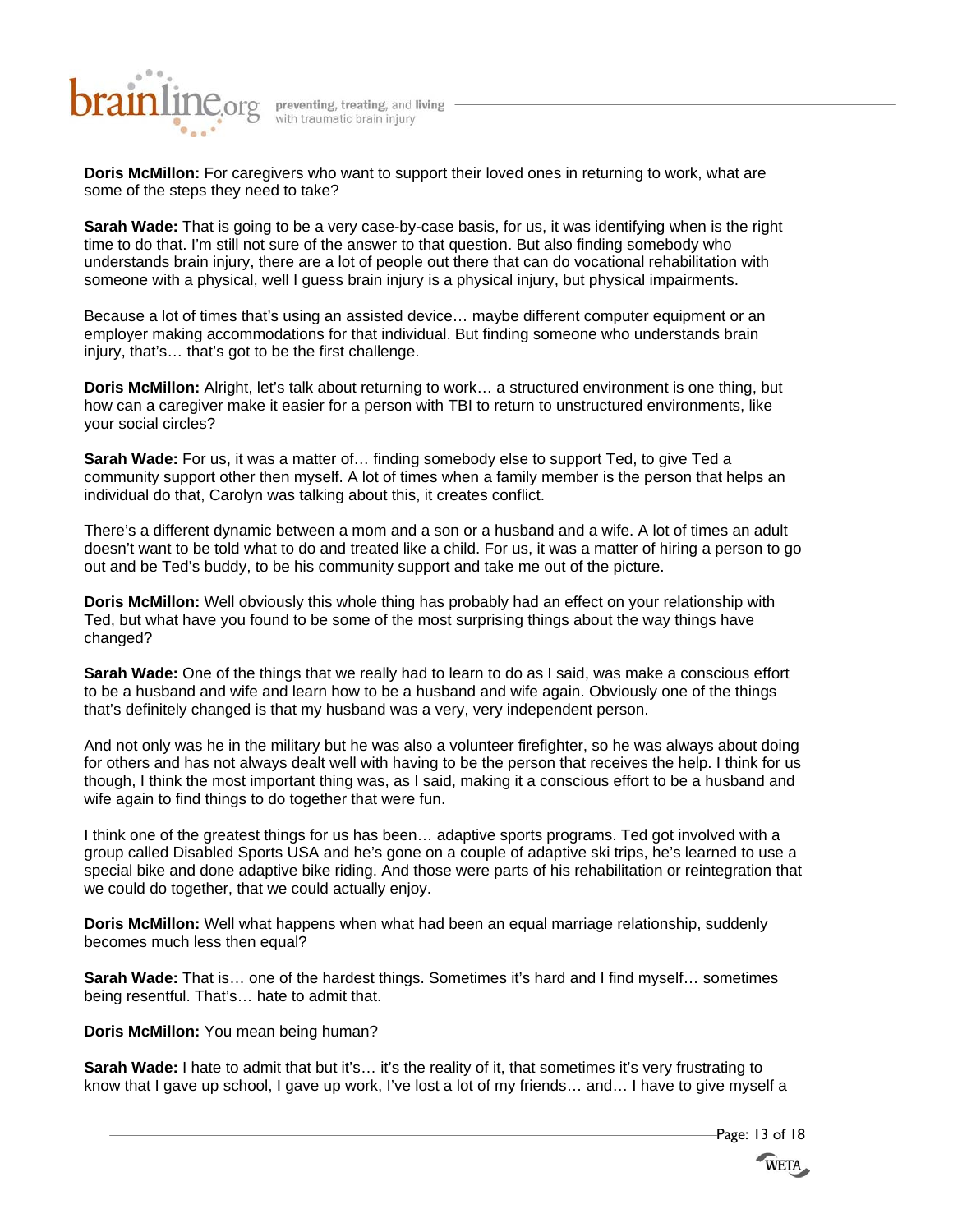

reality check a lot of times and remind myself that he was in the military when I married him and I knew that getting injured was a possibility.

And like Carolyn was saying, remembering that my job now is helping him and it is rewarding cause he gets better everyday.

**Doris McMillon:** How would you advise caregivers to cope with the changes to their relationships and to family dynamics?

**Sarah Wade:** Remembering to take care of yourself, which is easier said then done. People would tell me that all the time and I would get angry because I wasn't neglecting myself by choice, I was neglecting myself because I had no other option. Sometimes it means that the family member that you're caring for has to make some accommodations for you.

I've sat around and waited for Ted at many an appointment and I decided awhile ago that an hour out of every single day would be for me. Sometimes that meant that I wasn't running to Subway at Walter Reed and eating while walking down the hallways. Sometimes it meant that I actually sat down for 30 minutes and… ate my meal.

But one of the things that I also did was, I would go to the gym and Ted would have to sit on the exercise bike next to me because he was just going to have to wait on me for an hour. And you know I… I think it's important to remember that there is a give and take.

**Doris McMillon:** Right, what else can caregivers do to take care of themselves?

**Sarah Wade:** I think one of the most important things for me was remembering to eat well. When you're on the go all the time, when you're at hospitals all the time, usually you eat what's convenient. Yes… I know… but no, just something as simple as learning to eat well and getting regular exercise again.

And what I say be regular exercise, that all has to be taken in context. Sometimes it was me going downstairs and walking around the veranda, around Walter Reed and I know that the people sitting in the command center probably thought I was crazy cause I would pace back and forth in front of them, walk by their window.

But sometimes it was, you know, just going out and taking a walk, I think.

**Doris McMillon:** Yeah, I know that burnout's got to be common, but what do you do… what else do you do to keep from being overwhelmed?

**Sarah Wade:** I am overwhelmed and I am burned out. I think that… I've had to learn to kind of function in that disaster. And I think probably the best thing is to admit that you're burned out and to admit that you're overwhelmed and that sometimes you can't do it all.

**Doris McMillon:** Okay. Carolyn, let me come back to you. It's been 25 years since Tim's injury and if anyone I guess you would know the ups and downs of long-term care. What advice would you give to caregivers to help them find some semblance of balance in their lives?

**Carolyn Rocchio:** I would think you gradually grow into that, probably the worst thing is… the lives of the rest of the family move on, your kids are getting, my kids were getting married and moving on. And Tim was still at home. It's… it's a balancing act and you get through it. You do it a day at a time and… I don't think there's a perfect answer for it. I know what works for me, but it doesn't work for other people. And I've been incredibly fortunate that you know good insurance… other things, financial resources that

Page: 14 of 18

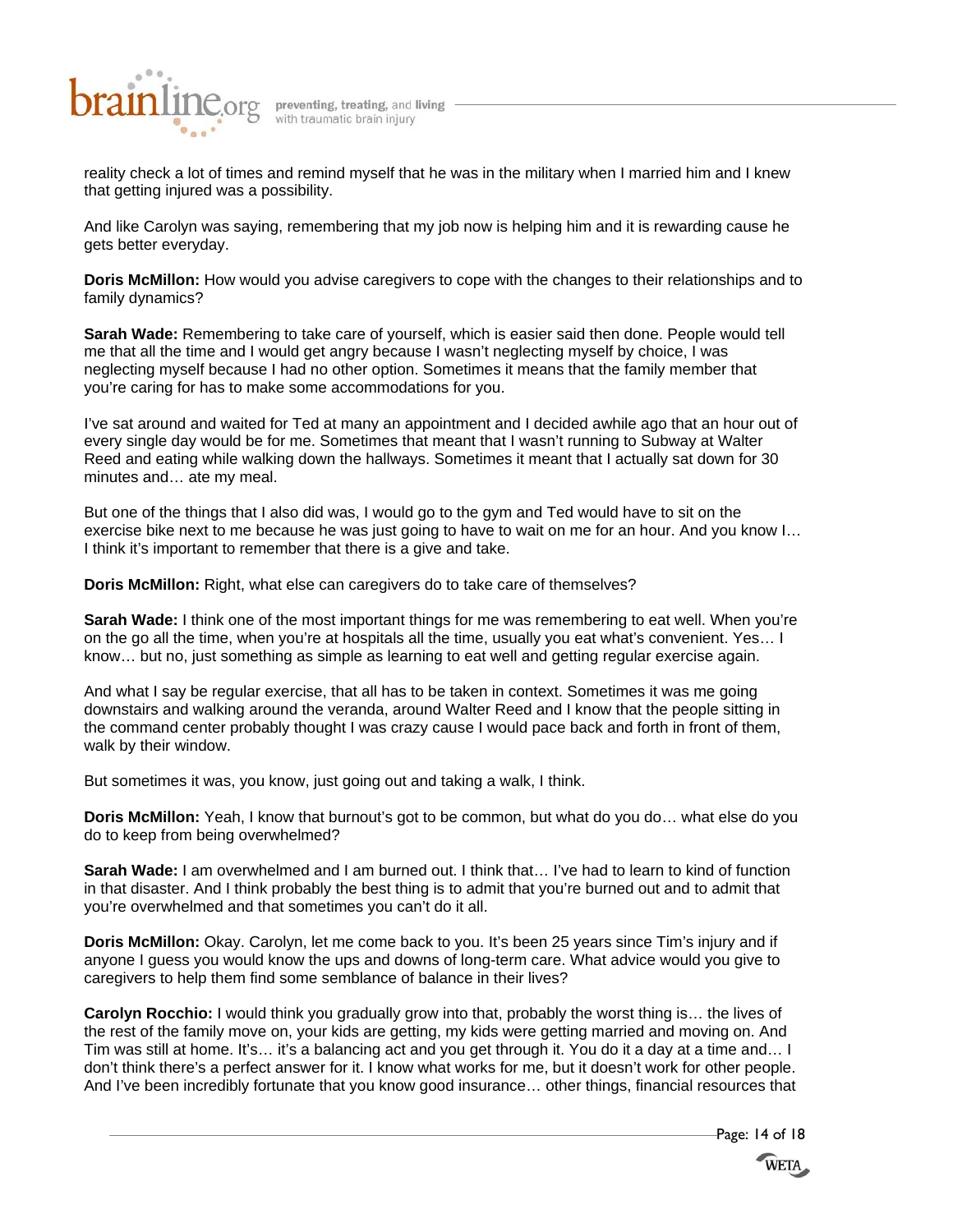

have helped us do what we've been able to do.

So I don't think there's a… a good answer for that, you do what you have to do.

**Doris McMillon:** Okay. Dr. Zasler, you've seen a whole gamut of reintegration programs over the years, what should family members and patients be looking for when considering programs following a brain injury?

**Dr. Nathan Zasler:** Well as far as post-acute care is concerned, I think the main things are that you want a program that deals with a reasonable volume of similar types of patients. You want a program where there is hopefully a interdisciplinary or what's termed trans-disciplinary treatment approach, ideally with involvement of a good behavioral psychologist or functionally oriented neuropsychologist and a physician.

Not necessary a physiatrist, but a physician who understands brain injury who might be a neuropsychiatrist, neurologist or physiatrist, I think those are probably the three most common. And I think you need to feel comfortable visiting the programs, talking with staff before making a decision about whether that's the place for your loved one.

**Doris McMillon:** Well I want to say thank you to Carolyn and to Sarah and to Dr. Zasler, this is the time in our program when we're going to take a few questions from the audience and we'd like to have our first audience member with their question, please go ahead.

**Audience Member 1:** What are some strategies for dealing with alcohol or drug abuse in a family where someone has a brain injury?

**Dr. Nathan Zasler:** Again I think… complex question, it's a problem of some significance among survivors of brain injury, in part I think because of coping difficulties that they may encounter and they turn to substance abuse as a way of dealing with their inability to cope. Depression also increases the risk for substance abuse.

And all too often we have people who had substance abuse issues before their injury that continue or are aggravated or you have a… a period where they stopped and then resume after their injury because of the reasons that I mentioned. This is an area that there isn't a lot of good research on, but at least the experience among the programs that have tried to deal with this on an international basis, I think really is a multi-pronged approach that incorporates behavioral interventions with medical interventions.

I think that providing support and an AA type of… program, again traditionally I don't think works very well in people with significant cognitive behavioral impairments, but a program that's modeled on that, that also takes into consideration the types of impairments we see in people with brain injury is important.

And now there are also a number of pharmacological agents that can be used to suppress desire for things like alcohol and certain types of drugs, not all, but certain types of drugs.

**Doris McMillon:** Okay, thank you so much. Let's take our next question, please go ahead.

**Audience Member 2:** How can caregivers support themselves and their loved ones financially when they can no longer work?

**Doris McMillon:** Sarah, would you take that?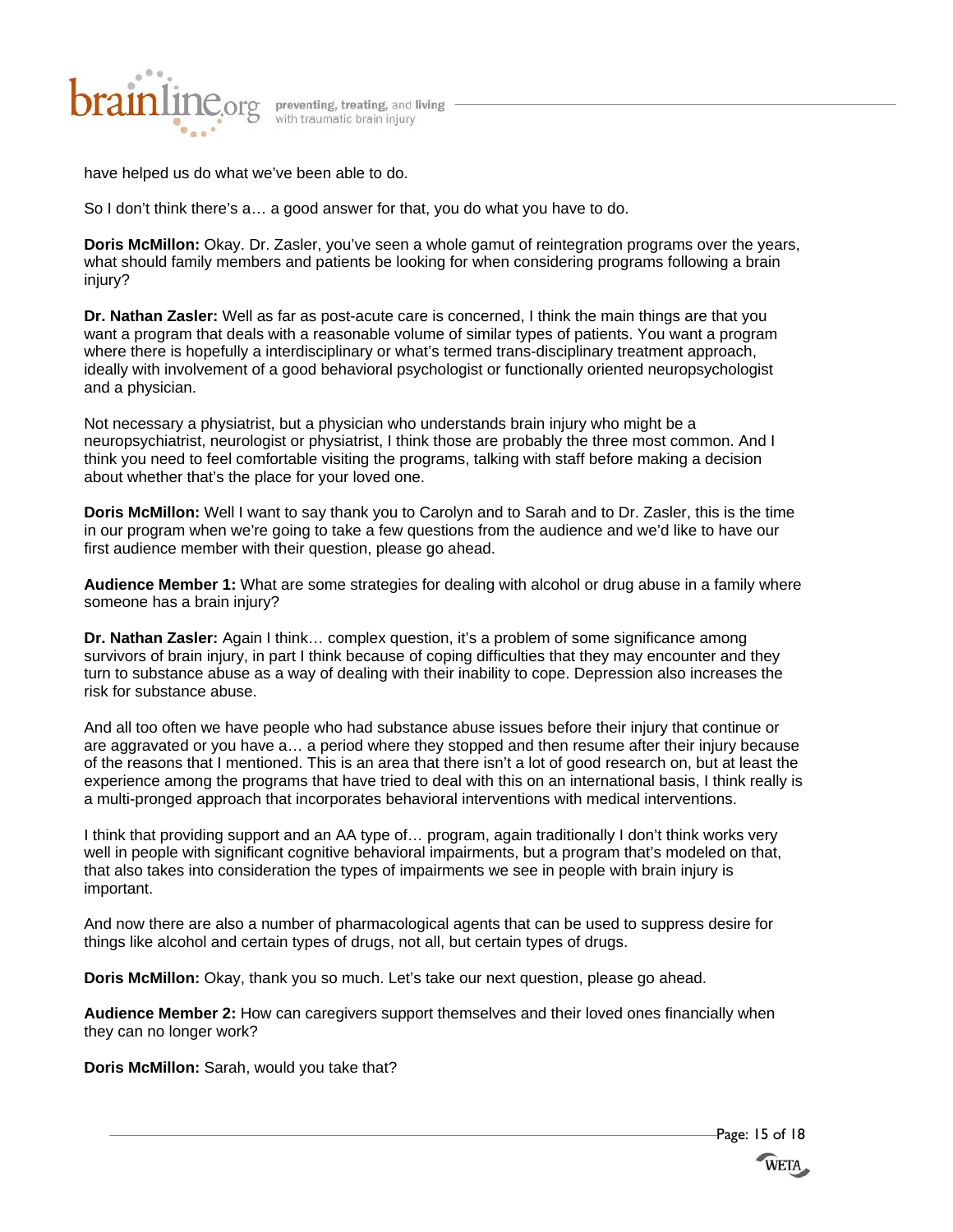

**Sarah Wade:** I don't know that there is a good answer to that question. Sometimes someone can't work. If you're fortunate you can return to a part-time job if you have an employer who is willing to be cooperative with your situation. In my situation I've, at times worked out of the house, but unfortunately that's… that's a challenge that I… I have no good answer for.

I think for someone like me to return to work, I would need better and more appropriate supports for my husband. So those are things that I think we as caregivers need to keep fighting for.

**Doris McMillon:** Carolyn, do you have any suggestions?

**Carolyn Rocchio:** No, I agree totally with Sarah that… that is a major problem, wives have to give up jobs to stay home, mothers do as well.

**Doris McMillon:** Dr. Zasler.

**Dr. Nathan Zasler:** Can I comment on that briefly?

**Doris McMillon:** Sure.

**Dr. Nathan Zasler:** I mean I think the discussion is sort of assuming that people are going to be cared for at home and I think although that works for some people, it doesn't work for everybody, whether that's an issue of financial ability to do that or the psychological family makeup and the amount of support that individuals get.

For some families it's not possible to care for an injured person or over the long haul.

**Doris McMillon:** Okay. Let's take our next question, please go ahead.

**Audience Member 3:** How do caregivers know when their loved one is ready to move back out into the real world and figure out how to balance dependence and independence?

**Doris McMillon:** Carolyn, would you take that?

**Carolyn Rocchio:** I've done a lot of re-evaluations for my son… to kind of keep me abreast of what kind of progress he's making. When you're with somebody day in and day out, you don't always see their progress. A lot of evaluations that have helped me know, you know when he's ready.

In the situation we're in, my son has no option of working out in the competitive job market and fortunately when he was in rehab in California, he was trained to do a job.

He (unint.) packaging machine which we replicated in our business so that he… we knew when he came from California, he was ready to start working in our little business. And he's done so for 14… well, since 1986.

**Doris McMillon:** Let's take our next question.

**Audience Member 4:** Do you have suggestions for explaining brain injury to a child whose parent has been injured?

**Doris McMillon:** Dr. Zasler.

**Dr. Nathan Zasler:** It's a tough question, again I think it depends on the age of the child certainly, so it needs to be developmentally appropriate explanations, but I would go by the KISS principle if you know

Page: 16 of 18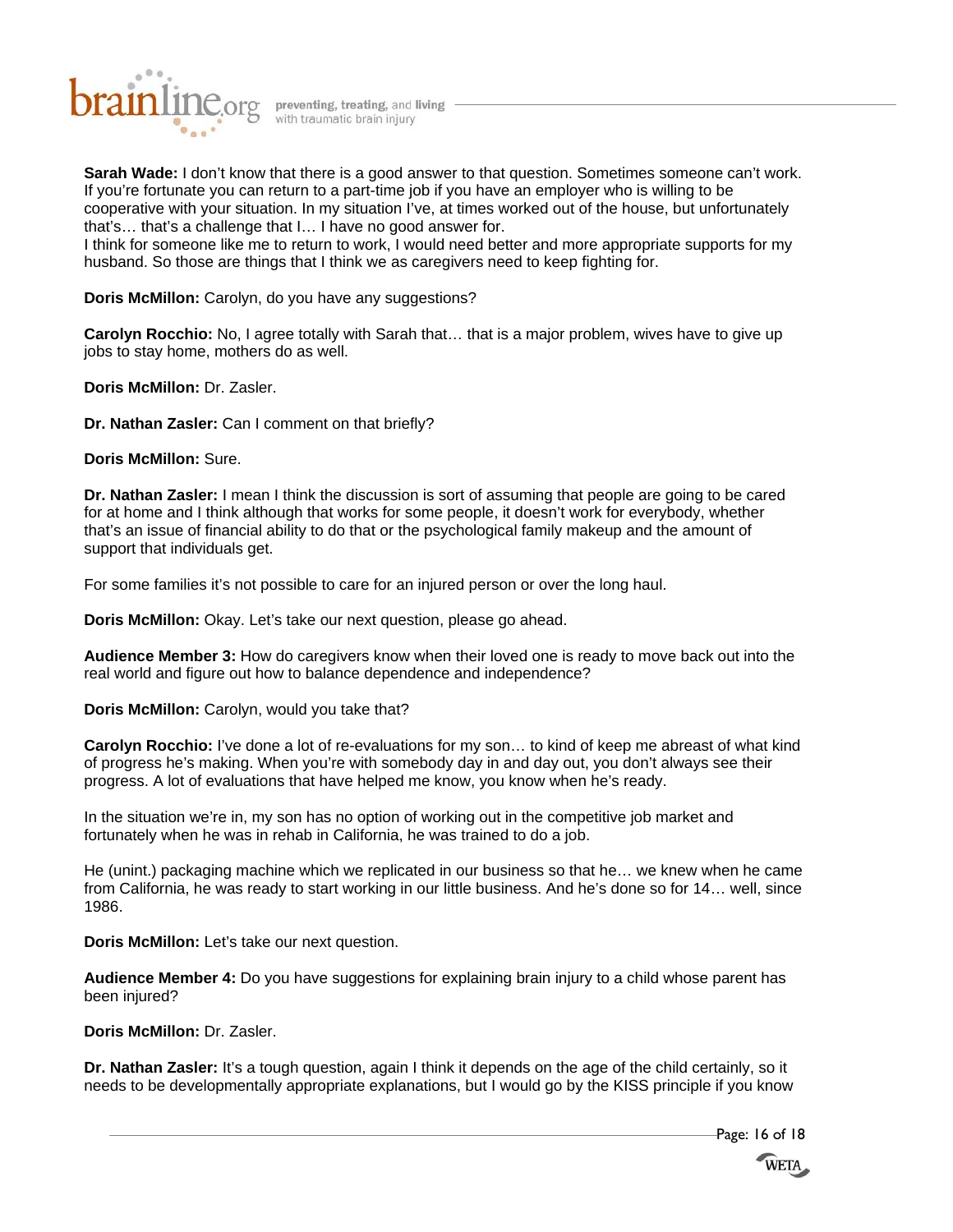

that principle and keep it as simple as possible and basic. Again, I think the whole issue of explaining that this is still your parent, they still love you, you still love them.

But they may appear different or behave different is important and also the whole issue, which we talked about earlier, of maintaining hope, I think is important particularly in children… not just adults, so that they don't feel… as oftentimes everybody does, a loss of control of what's going on in their life, in their environment.

**Doris McMillon:** Carolyn would you add to that please?

**Carolyn Rocchio:** Yeah, there's some nice literature that's been prepared… particularly to deal with small children and the Brain Injury Association of America on their web site, has some listings of little booklets that are very appropriate, particularly for young children, that helps explain it.

**Doris McMillon:** Thank you, our next question please.

**Audience Member 5:** Yes, how do caregivers know whether or not they're doing the right things, is there any research out there to help us make decisions?

**Doris McMillon:** Carolyn.

**Carolyn Rocchio:** Oh I don't know that there is a good answer for that… it's pretty much try it, if it works, you go for it. But you also need all that input. I've been fortunate with excellent input from the professionals that I've dealt with, pretty much have a plan for where we're going.

And I constantly have my son re-evaluated on a periodic basis just… nothing extensive, but I want to know as he does improve or in the case where he may loose some ground, what we need to do to fill that gap.

**Doris McMillon:** Alright, let's take our next question please.

**Audience Member 6:** What resources are out there for advocating for personal and legal rights for someone with TBI?

# **Doris McMillon:** Carolyn?

**Carolyn Rocchio:** Well we have the Americans With Disabilities Act, every state has a protection and advocacy agency, there are legal ways that you can get some assistance, getting to it, finding it and I would strongly suggest if you have questions along that nature, get in touch with your state brain injury association for some direction.

**Doris McMillon:** Alright thank you and that was our last question. I want to thank our audience for their questions and in closing what I'd like to do is get a final thought from each of our panelists and Carolyn, I'll start with you.

**Carolyn Rocchio:** I just, you know, enjoy the moment. I… we… we just love the good times… we try not to be too critical of things that go wrong. Nobody's perfect… you take it a day at a time and you know… humor, please use humor, it's gotten through… gotten us through a lot of bad places in the road.

# **Doris McMillon:** Good, Dr. Zasler.

**Dr. Nathan Zasler:** Well in summary I think I would reiterate what I said about the need to maintain